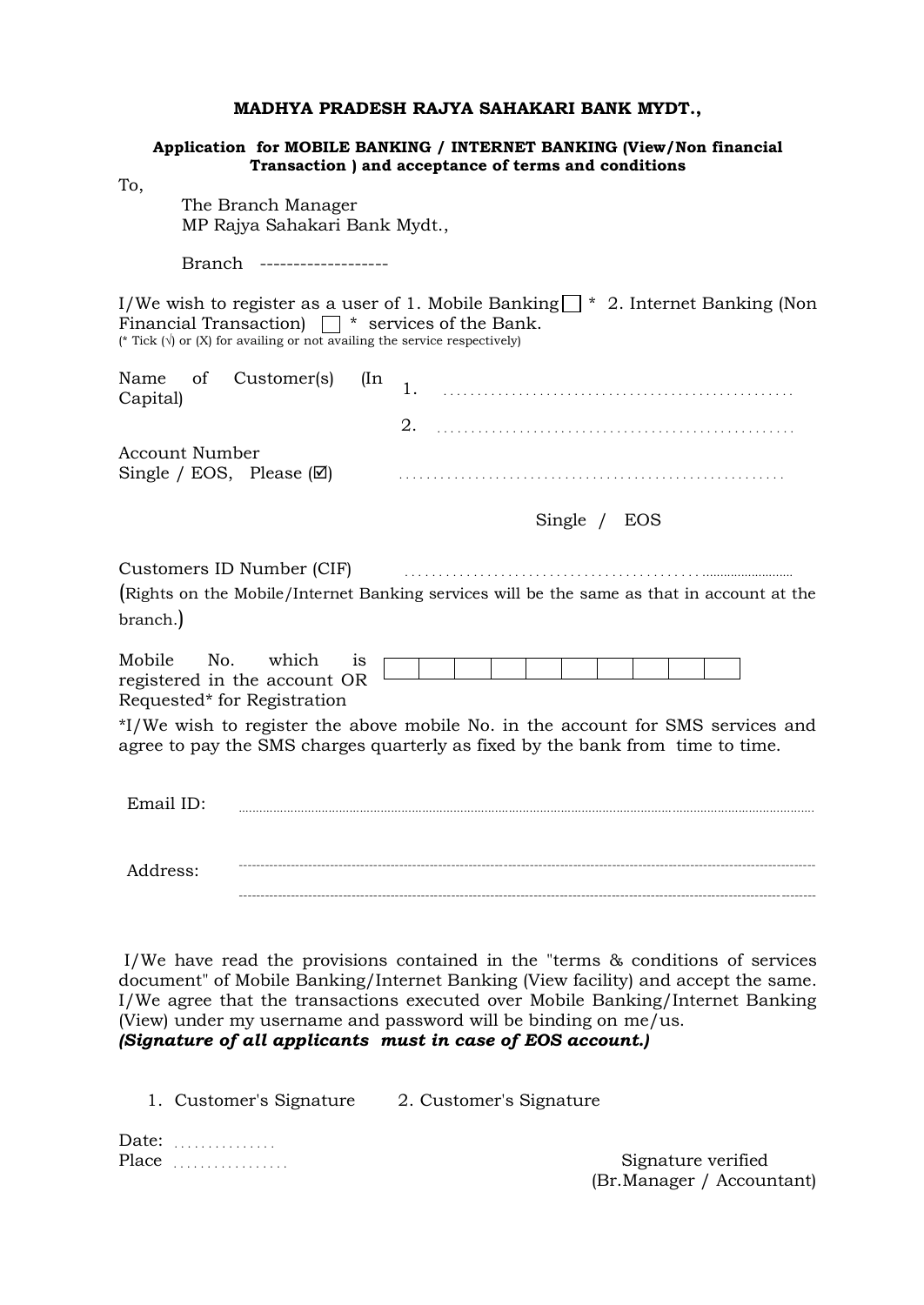## **Madhya Pradesh Rajya Sahakari Bank Mydt., Terms & Conditions for transactions through Mobile Banking/Internet Banking (view) Facility**

# **General :**

- 1. Customer should register for M.P Apex Mobile Banking/Internet Banking (View Facility) with the home branch where customer maintains the account.
- 2. Normally Internet Banking services will be open to the customer only after he/she acknowledges the receipt of password.
- 3. We invite you to visit your account on the site frequently viewing account balances. If you believe that any information relating to your account has a discrepancy, please bring in to the notice of the branch in writing.
- 4. All accounts at the branch whether or not listed in the registration form, will be available on the ''Mobile/Internet Banking'. However the applicant has the option to selectively view the accounts on the ''Mobile/Internet Banking'.

## **Security:**

- 1. The Username and Password would be create by of customer's of its choice, at the time of registration in Mobile/Internet Banking, only after he/she granted permission from their respective home branch. This is mandatory.
- 2. Passwords must use at least three of the four available character types: lowercase letters, uppercase letters, numbers, and symbols. Avoid words, phrases, and numbers that can be easily found on your social media accounts. Birthdays and pet names, addresses and anniversary dates, social security numbers & Mobile numbers.
- 3. Customer welcome to access ''Mobile/Internet Banking'' from anywhere anytime. However, as a matter of precaution, customers should avoid using PCs with public access.

## **Bank's terms:**

- 1. All requests received from customers are logged for backend fulfillment and are effective from the time they are recorded at the branch.
- 2. Rules and regulations applicable to normal banking transactions in India will be applicable mutatis mutandis for the transactions executed through this site.
- 3. The 'Mobile/Internet Banking service cannot be claimed as a right. The bank may also convert this into a discretionary service anytime.
- 4. Dispute between the customer and the Bank in this service is subject to the jurisdiction of the courts in the Republic of India and governed by the laws prevailing in India.
- 5. The Bank reserves the right to modify the services offered or the Terms of service of ''Mobile/Internet Banking'. The changes will be notified to the customers through a notification on the Site.

Customer's Signature Cond....